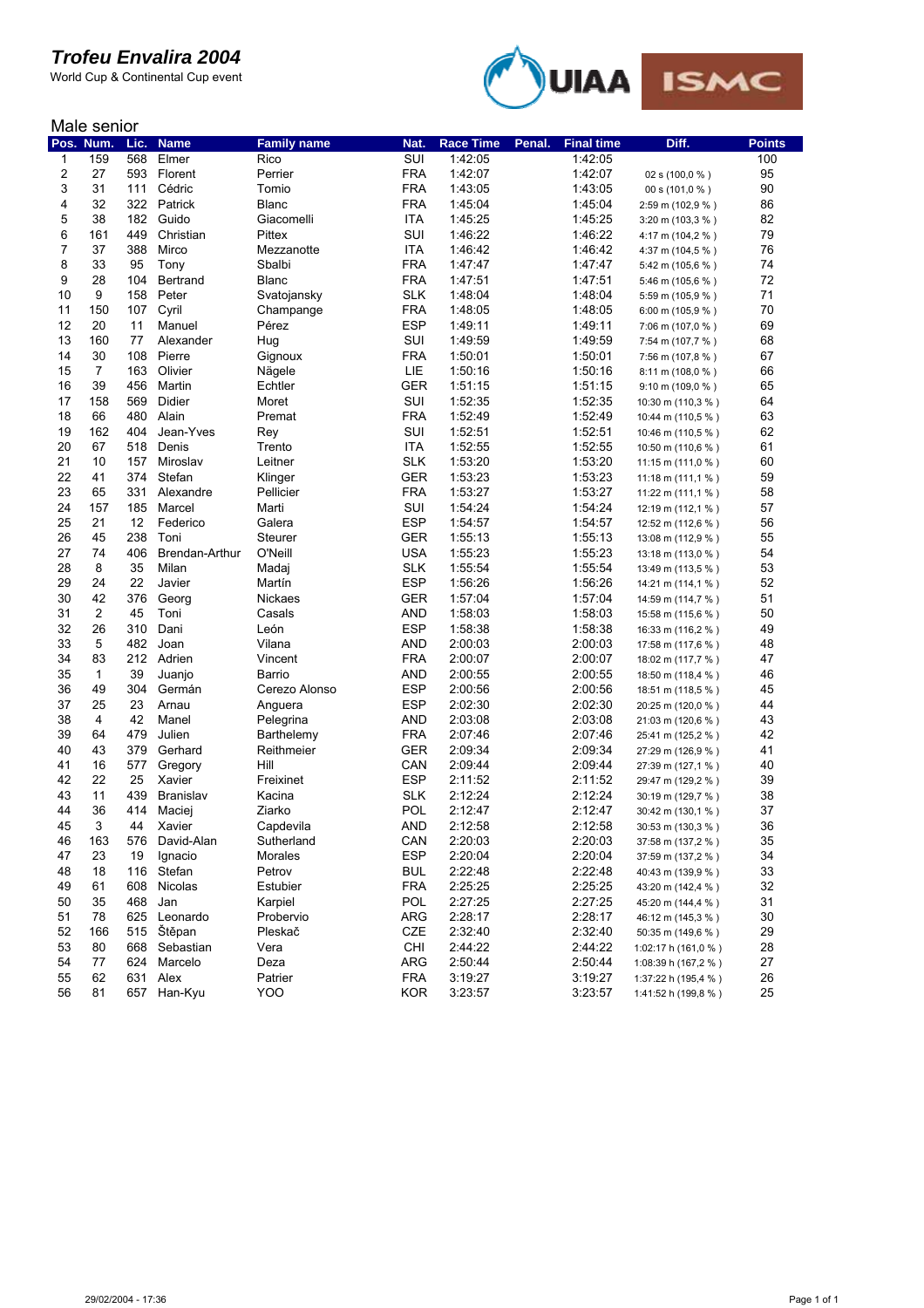

|    | Female senior |      |             |                    |            |                  |        |                   |                     |               |  |
|----|---------------|------|-------------|--------------------|------------|------------------|--------|-------------------|---------------------|---------------|--|
|    | Pos. Num.     | Lic. | <b>Name</b> | <b>Family name</b> | Nat.       | <b>Race Time</b> | Penal. | <b>Final time</b> | Diff.               | <b>Points</b> |  |
| 1  | 156           | 477  | Cristina    | Favre-Moretti      | SUI        | 2:01:13          |        | 2:01:13           |                     | 100           |  |
| 2  | 155           | 70   | Catherine   | Mabillard          | SUI        | 2:08:18          |        | 2:08:18           | 7:05 m (105,8 %)    | 95            |  |
| 3  | 154           | 584  | Isabella    | Crettenand-Moretti | SUI        | 2:10:03          |        | 2:10:03           | 8:50 m (107,3 %)    | 90            |  |
| 4  | 56            | 164  | Véronique   | Lathuraz           | <b>FRA</b> | 2:17:37          |        | 2:17:37           | 16:24 m (113,5 %)   | 86            |  |
| 5  | 75            | 575  | Jeannie     | Wall               | <b>USA</b> | 2:17:42          |        | 2:17:42           | 16:29 m (113,6 %)   | 82            |  |
| 6  | 153           | 423  | Marie       | Troillet           | SUI        | 2:20:11          |        | 2:20:11           | 18:58 m (115,6 %)   | 79            |  |
| 7  | 54            | 169  | Carole      | Toigo              | <b>FRA</b> | 2:23:59          |        | 2:23:59           | 22:46 m (118,8 %)   | 76            |  |
| 8  | 59            | 371  | Christine   | Echtler-Schleich   | <b>GER</b> | 2:25:33          |        | 2:25:33           | 24:20 m (120,1 %)   | 74            |  |
| 9  | 60            | 381  | Silvia      | Treimer            | <b>GER</b> | 2:27:15          |        | 2:27:15           | 26:02 m (121,5 %)   | 72            |  |
| 10 | 76            | 470  | Lucie       | Oršulová           | <b>CZE</b> | 2:28:03          |        | 2:28:03           | 26:50 m (122,1 %)   | 71            |  |
| 11 | 51            | 314  | Emma        | Roca               | <b>ESP</b> | 2:31:48          |        | 2:31:48           | 30:35 m (125,2 %)   | 70            |  |
| 12 | 69            | 20   | Sara        | Gros               | <b>ESP</b> | 2:39:22          |        | 2:39:22           | 38:09 m (131,5 %)   | 69            |  |
| 13 | 164           | 564  | Lenka       | Lackovicova        | <b>SLK</b> | 2:41:13          |        | 2:41:13           | 40:00 m (133,0 %)   | 68            |  |
| 14 | 71            | 667  | Alessandra  | Gianatti           | ITA        | 2:41:56          |        | 2:41:56           | 40:43 m (133,6 %)   | 67            |  |
| 15 | 58            | 473  | Magdalena   | Derezińska         | <b>POL</b> | 2:52:37          |        | 2:52:37           | 51:24 m (142,4 %)   | 66            |  |
| 16 | 70            | 474  | Elisenda    | Genís              | <b>ESP</b> | 2:59:44          |        | 2:59:44           | 58:31 m (148,3 %)   | 65            |  |
| 17 | 165           | 244  | Beata       | Jurinová           | <b>SLK</b> | 2:59:46          |        | 2:59:46           | 58:33 m (148,3 %)   | 64            |  |
| 18 | 169           | 637  | Francesca   | Colturi            | <b>ITA</b> | 3:08:14          |        | 3:08:14           | 1:07:01 h (155,3 %) | 63            |  |
|    | 50            | 17   | Cristina    | <b>Bes</b>         | <b>ESP</b> |                  |        |                   |                     |               |  |
|    | 52            | 311  | Iolanda     | García             | <b>ESP</b> |                  |        |                   |                     |               |  |
|    | 53            | 151  | Corinne     | Favre              | <b>FRA</b> |                  |        |                   |                     |               |  |
|    | 55            | 152  | Nathalie    | <b>Bourillon</b>   | <b>FRA</b> |                  |        |                   |                     |               |  |
|    | 57            | 113  | Delphine    | Oggeri             | <b>FRA</b> |                  |        |                   |                     |               |  |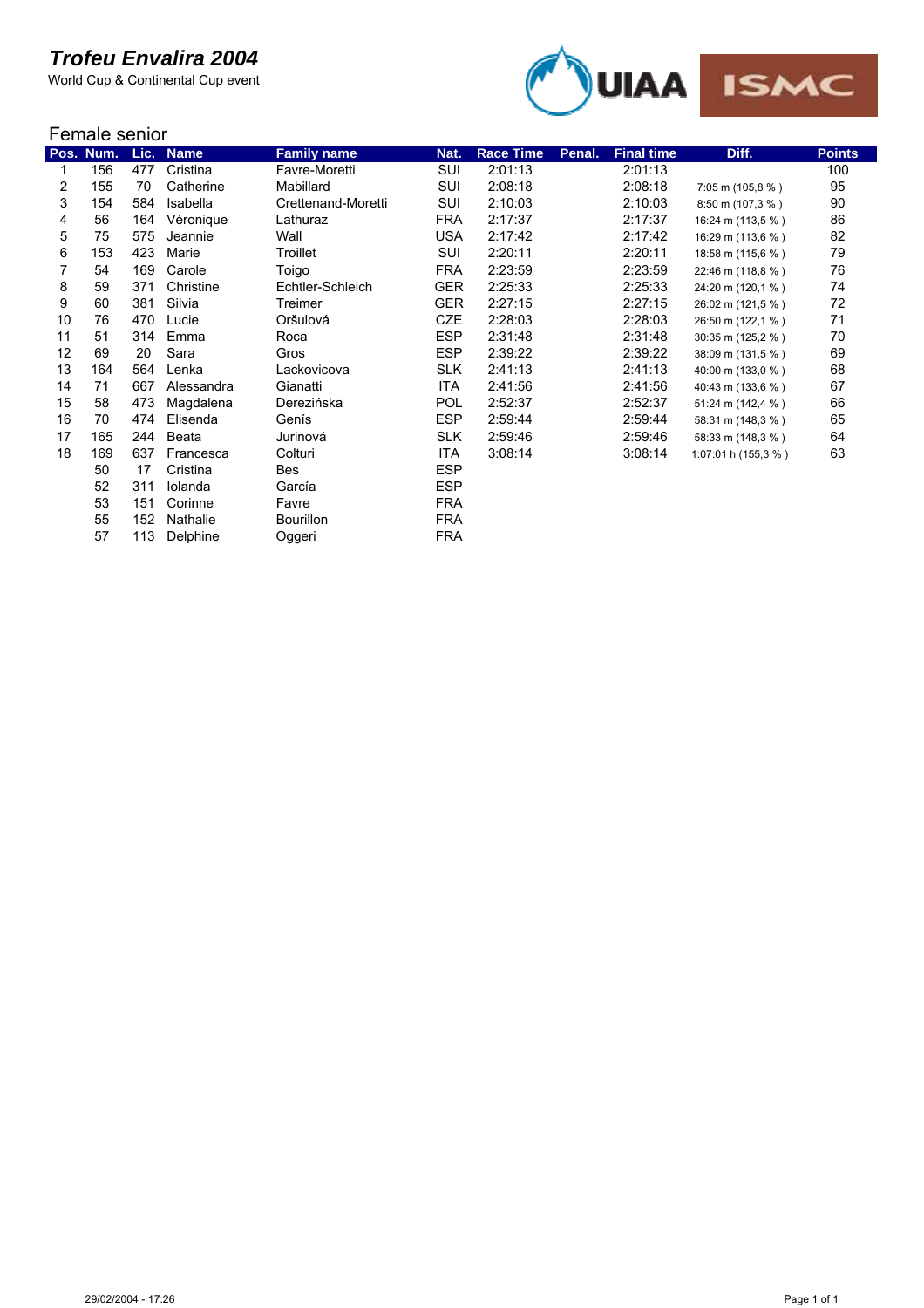

|    | Male espoir |     |                |                    |            |                  |        |                   |                                    |               |  |  |
|----|-------------|-----|----------------|--------------------|------------|------------------|--------|-------------------|------------------------------------|---------------|--|--|
|    | Pos. Num.   |     | Lic. Name      | <b>Family name</b> | Nat.       | <b>Race Time</b> | Penal. | <b>Final time</b> | Diff.                              | <b>Points</b> |  |  |
|    | 66          | 480 | Alain          | Premat             | <b>FRA</b> | 1:52:49          |        | 1:52:49           |                                    | 100           |  |  |
| 2  | 67          | 518 | Denis          | Trento             | ITA        | 1:52:55          |        | 1:52:55           | 06 s (100,1 %)                     | 95            |  |  |
| 3  | 65          | 331 | Alexandre      | Pellicier          | <b>FRA</b> | 1:53:27          |        | 1:53:27           | 38 s (100,6 %)                     | 90            |  |  |
| 4  | 157         | 185 | Marcel         | Marti              | SUI        | 1:54:24          |        | 1:54:24           | 1:35 m $(101.4 %$                  | 86            |  |  |
| 5  | 24          | 22  | Javier         | Martín             | <b>ESP</b> | 1:56:26          |        | 1:56:26           | $3:37 \text{ m} (103.2 \text{ %})$ | 82            |  |  |
| 6  | 25          | 23  | Arnau          | Anguera            | <b>ESP</b> | 2:02:30          |        | 2:02:30           | $9:41 \text{ m} (108.6 \%)$        | 79            |  |  |
| 7  | 64          | 479 | Julien         | Barthelemy         | <b>FRA</b> | 2:07:46          |        | 2:07:46           | 14:57 m (113,3 %)                  | 76            |  |  |
| 8  | 22          | 25  | Xavier         | Freixinet          | <b>ESP</b> | 2:11:52          |        | 2:11:52           | 19:03 m (116,9 %)                  | 74            |  |  |
| 9  | 36          | 414 | Maciej         | Ziarko             | <b>POL</b> | 2:12:47          |        | 2:12:47           | 19:58 m (117,7 %)                  | 72            |  |  |
| 10 | 61          | 608 | <b>Nicolas</b> | Estubier           | <b>FRA</b> | 2:25:25          |        | 2:25:25           | 32:36 m (128,9 %)                  | 71            |  |  |
| 11 | 35          | 468 | Jan            | Karpiel            | <b>POL</b> | 2:27:25          |        | 2:27:25           | 34:36 m (130,7 %)                  | 70            |  |  |
| 12 | 62          | 631 | Alex           | Patrier            | <b>FRA</b> | 3:19:27          |        | 3:19:27           | 1:26:38 h (176,8 %)                | 69            |  |  |
|    | 63          | 478 | Philippe       | <b>Blanc</b>       | <b>FRA</b> |                  |        |                   |                                    |               |  |  |
|    | 68          | 204 | Davide         | Spini              | <b>ITA</b> |                  |        |                   |                                    |               |  |  |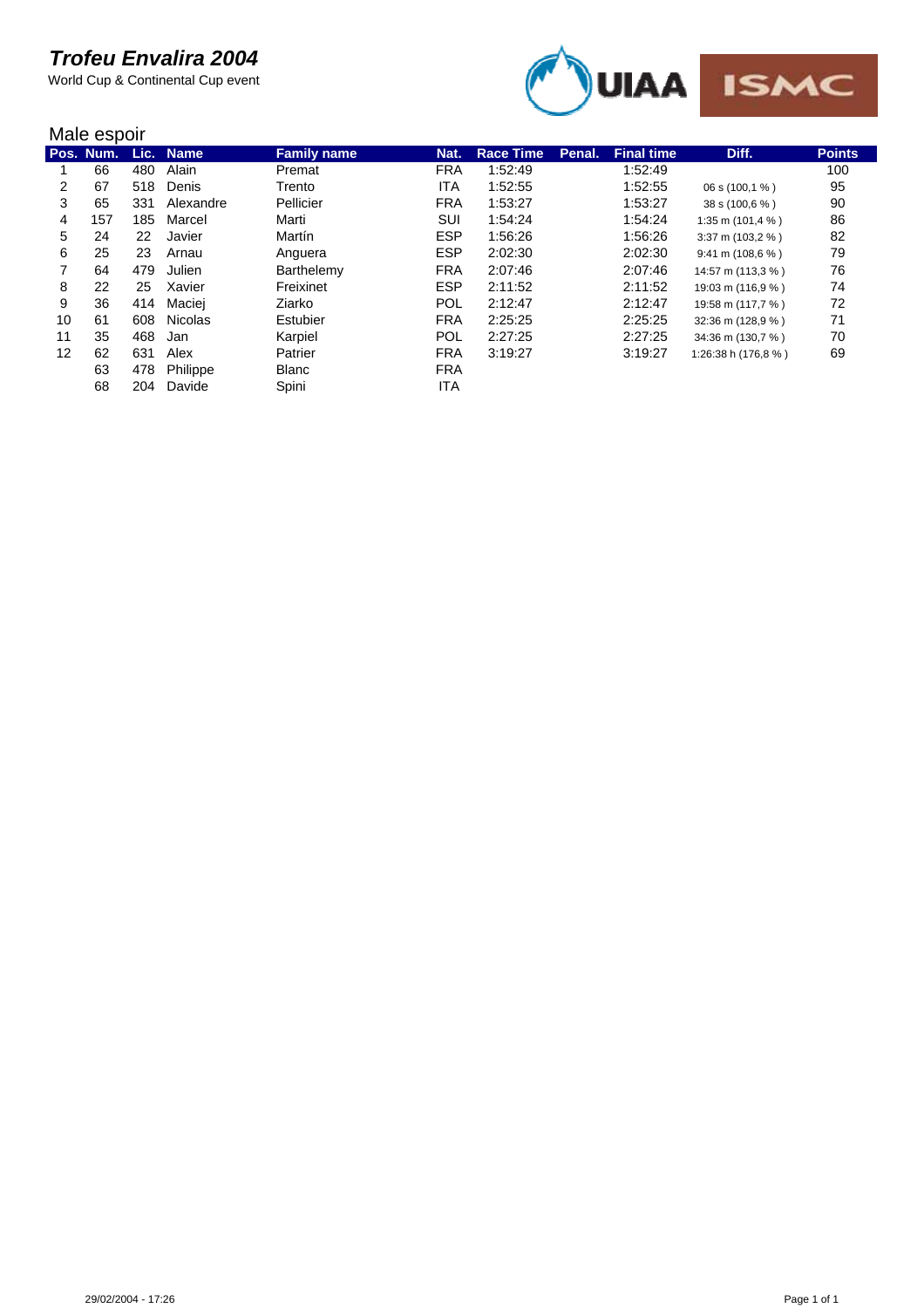World Cup & Continental Cup event



#### Female espoir

 $\overline{\phantom{a}}$ 

|   |     |     | Pos. Num. Lic. Name | <b>Family name</b> | Nat.       | <b>Race Time</b> | Penal. | <b>Final time</b> | Diff.             | <b>Points</b> |  |  |
|---|-----|-----|---------------------|--------------------|------------|------------------|--------|-------------------|-------------------|---------------|--|--|
|   | 153 | 423 | Marie               | Troillet           | SUI        | 2:20:11          |        | 2:20:11           |                   | 100           |  |  |
|   | 69  | 20  | Sara                | Gros               | <b>ESP</b> | 2:39:22          |        | 2:39:22           | 19:11 m (113,7 %) | 95            |  |  |
|   |     | 667 | Alessandra          | Gianatti           | ITA        | 2:41:56          |        | 2:41:56           | 21:45 m (115,5 %) | 90            |  |  |
| 4 | 58  | 473 | Magdalena           | Derezińska         | POL        | 2:52:37          |        | 2:52:37           | 32:26 m (123,1 %) | 86            |  |  |
|   | 70  | 474 | Elisenda            | Genís              | <b>ESP</b> | 2:59:44          |        | 2:59:44           | 39:33 m (128,2 %) | 82            |  |  |
|   | 165 | 244 | Beata               | Jurinová           | <b>SLK</b> | 2:59:46          |        | 2:59:46           | 39:35 m (128,2 %) | 79            |  |  |
|   | 169 | 637 | Francesca           | Colturi            | ITA        | 3:08:14          |        | 3:08:14           | 48:03 m (134,3 %) | 76            |  |  |
|   |     |     |                     |                    |            |                  |        |                   |                   |               |  |  |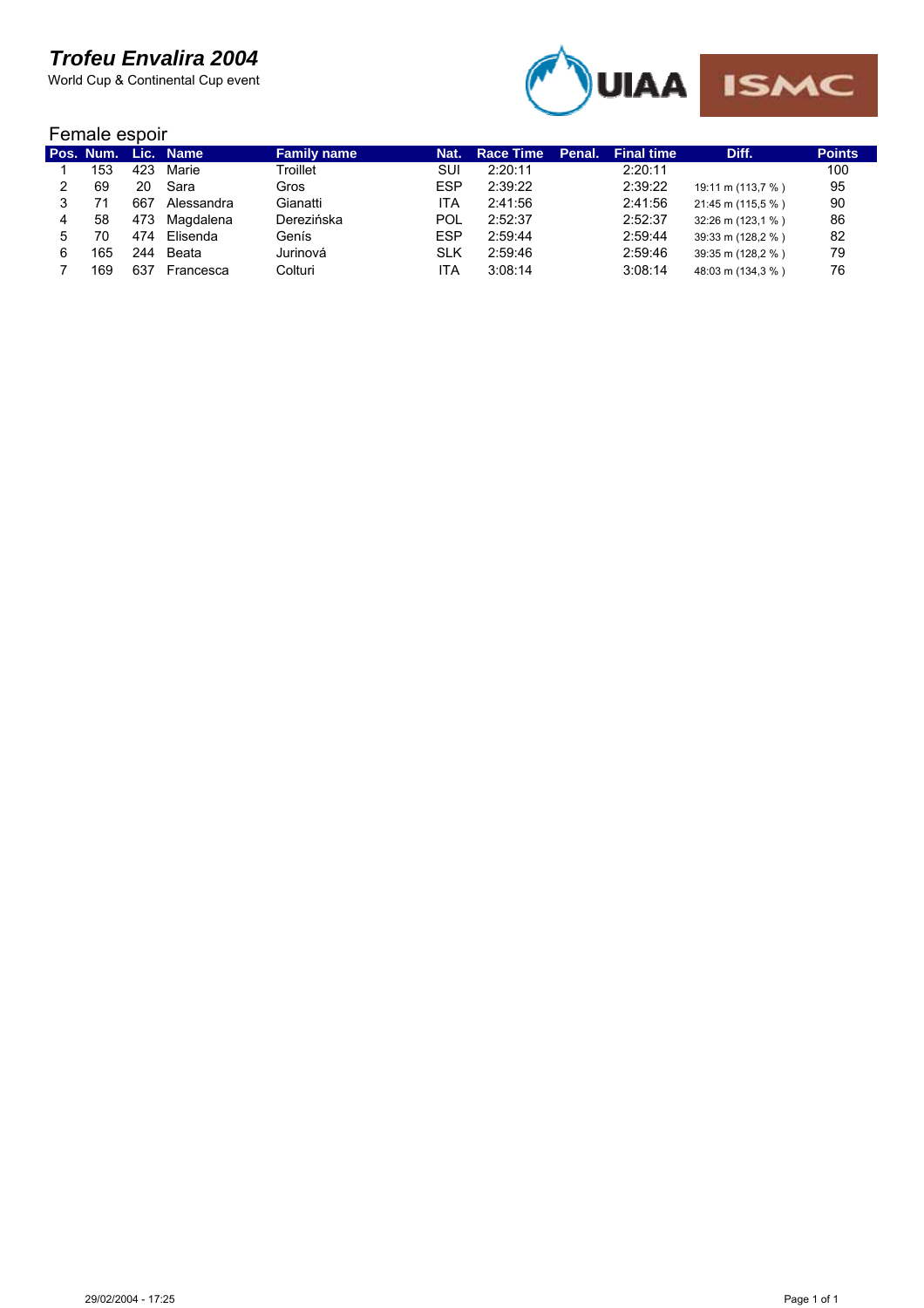World Cup & Continental Cup event



|    | Male junior |      |               |                    |            |                  |         |                   |                                    |               |  |
|----|-------------|------|---------------|--------------------|------------|------------------|---------|-------------------|------------------------------------|---------------|--|
|    | Pos. Num.   | Lic. | <b>Name</b>   | <b>Family name</b> | Nat.       | <b>Race Time</b> | Penal.  | <b>Final time</b> | Diff.                              | <b>Points</b> |  |
|    | 152         | 186  | Alain         | Richard            | SUI        | 1:18:39          |         | 1:18:39           |                                    | 100           |  |
| 2  | 172         | 196  | Mattia        | Coletti            | <b>ITA</b> | 1:21:56          |         | 1:21:56           | $3:17 \text{ m} (104.2 \% )$       | 95            |  |
| 3  | 151         | 424  | Pierre        | <b>Bruchez</b>     | SUI        | 1:22:24          |         | 1:22:24           | $3:45 \text{ m} (104,8 \text{ %})$ | 90            |  |
| 4  | 191         | 530  | Jaume         | Guardia            | <b>ESP</b> | 1:28:08          |         | 1:28:08           | $9:29 \text{ m} (112,1 \%)$        | 86            |  |
| 5  | 190         | 527  | Mickaël       | Favre-Miville      | <b>FRA</b> | 1:25:14          | 0:03:00 | 1:28:14           | $9:35$ m (112,2 %)                 | 82            |  |
| 6  | 197         | 628  | Paul          | Matharan           | <b>FRA</b> | 1:28:22          |         | 1:28:22           | $9:43 \text{ m} (112,4 \text{ %})$ | 79            |  |
| 7  | 193         | 27   | Lluís         | Avila              | <b>ESP</b> | 1:28:38          |         | 1:28:38           | $9:59 \text{ m} (112.7 \%)$        | 76            |  |
| 8  | 192         | 428  | Arnau         | <b>Boronat</b>     | <b>ESP</b> | 1:28:39          |         | 1:28:39           | 10:00 m (112,7 %)                  | 74            |  |
| 9  | 196         | 629  | Francois      | Delas              | <b>FRA</b> | 1:29:28          |         | 1:29:28           | 10:49 m (113,8 %)                  | 72            |  |
| 10 | 85          | 665  | Blagovest     | Angelov            | <b>BUL</b> | 1:36:59          |         | 1:36:59           | 18:20 m (123,3 %)                  | 71            |  |
| 11 | 195         | 630  | Jean Baptiste | Goemare            | <b>FRA</b> | 1:49:47          |         | 1:49:47           | 31:08 m (139,6 %)                  | 70            |  |
|    | 167         | 643  | Pavel         | Vondra             | <b>CZE</b> |                  |         |                   |                                    |               |  |
|    | 189         | 386  | Lorenzo       | Holzknecht         | <b>ITA</b> |                  |         |                   |                                    |               |  |
|    | 194         | 647  | Yann          | Pardin             | <b>FRA</b> |                  |         |                   |                                    |               |  |
|    | 198         | 603  | Jeremy        | Allemand           | <b>FRA</b> |                  |         |                   |                                    |               |  |

# **Penalties:**

198 603 Jeremy Allemand FRA<br>199 236 Mathieu Maynadier FRA

199 236 Mathieu

Crampons outside the rucksack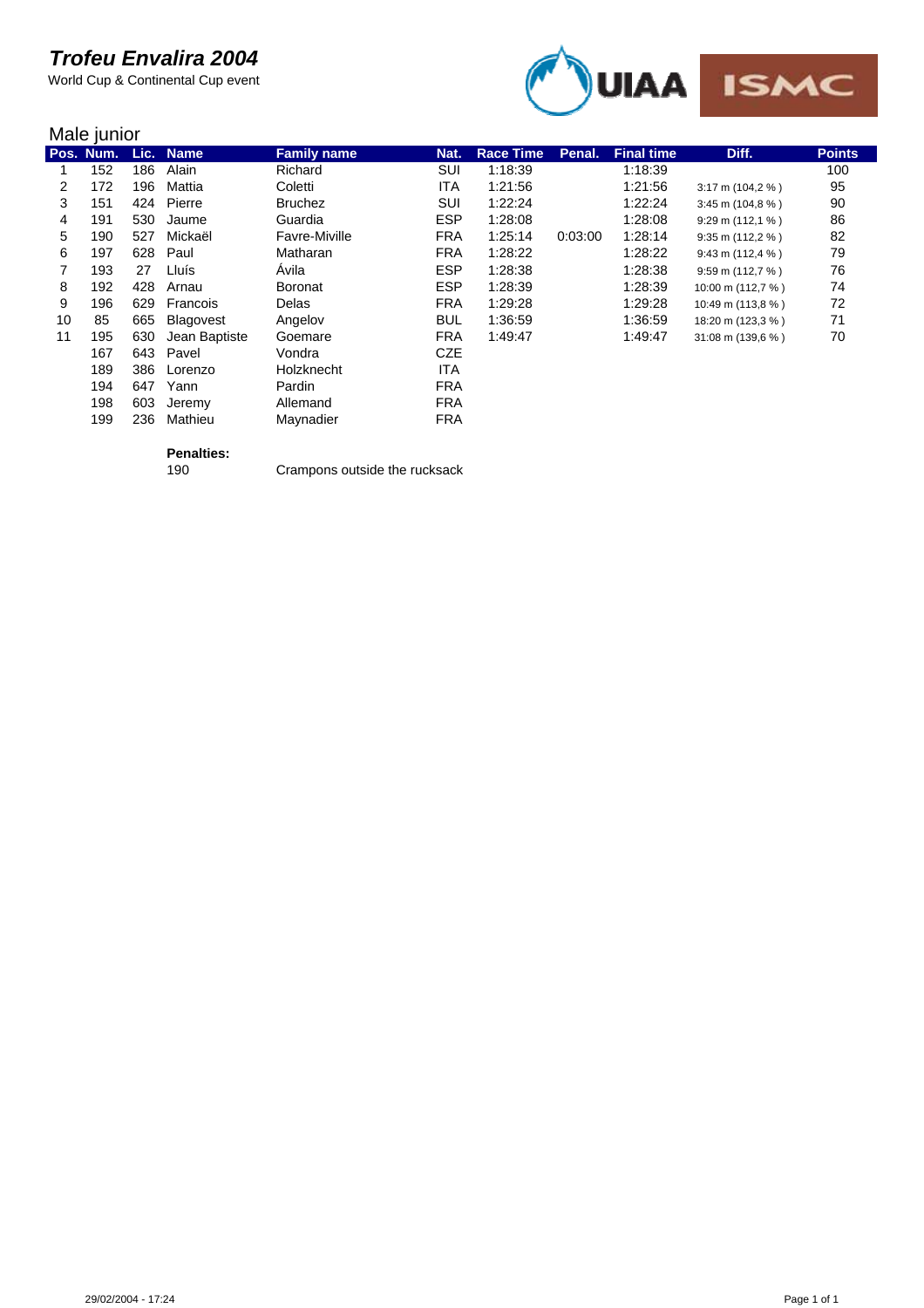

| Female junior |     |                     |                    |            |                       |  |                   |                   |               |  |
|---------------|-----|---------------------|--------------------|------------|-----------------------|--|-------------------|-------------------|---------------|--|
|               |     | Pos. Num. Lic. Name | <b>Family name</b> |            | Nat. Race Time Penal. |  | <b>Final time</b> | Diff.             | <b>Points</b> |  |
| 184           |     | 543 Sara            | De Lorenzi         | ITA        | 1:50:41               |  | 1:50:41           |                   | 100           |  |
| 183           | 544 | Silvia              | Cuminetti          | ITA        | 2:21:03               |  | 2:21:03           | 30:22 m (127,4 %) | 95            |  |
| 185           |     | 220 Viriginie       | Dupont             | <b>FRA</b> |                       |  |                   |                   |               |  |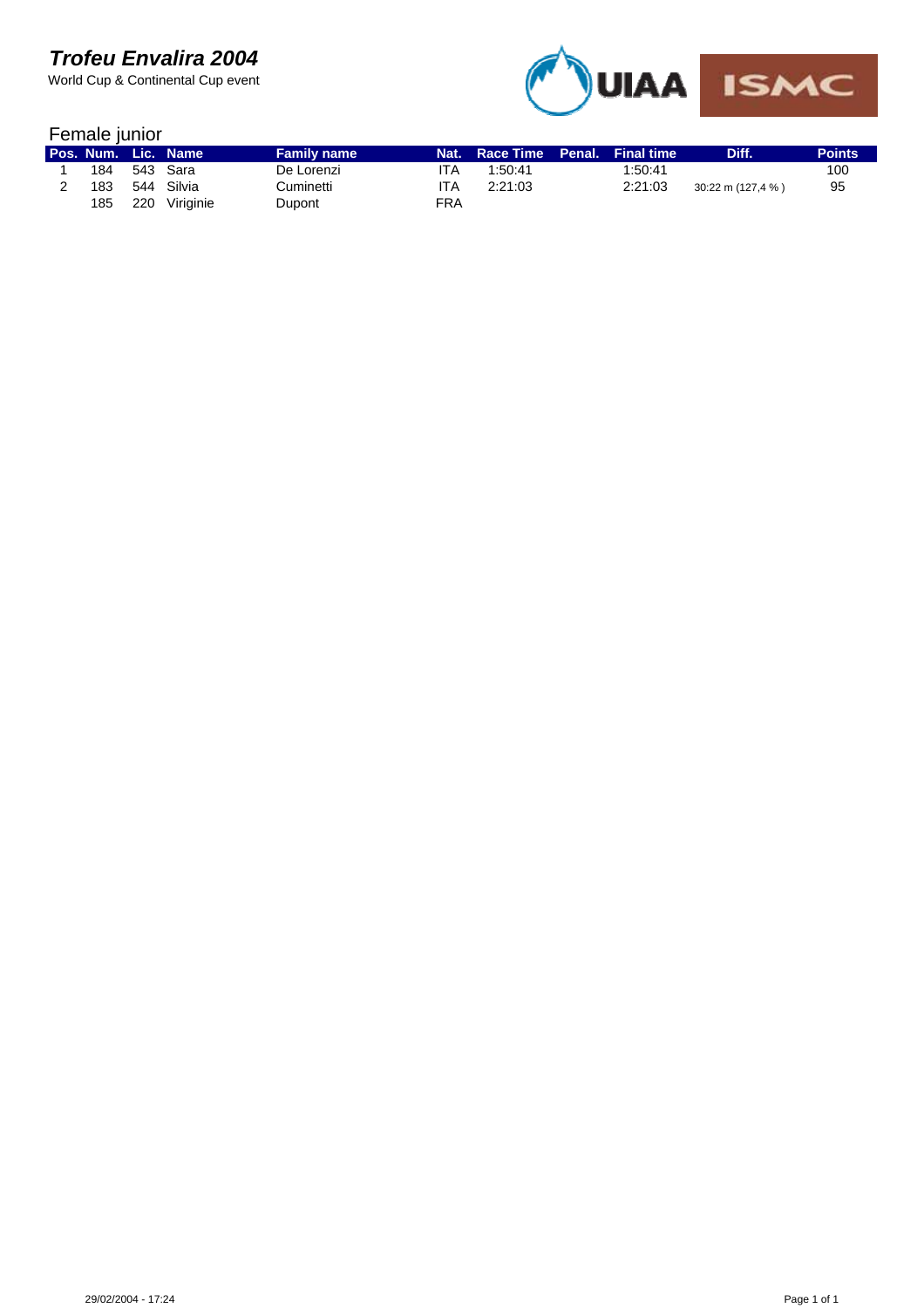World Cup & Continental Cup event



|    | Male cadet          |     |               |                    |            |                  |         |                    |                                    |               |  |
|----|---------------------|-----|---------------|--------------------|------------|------------------|---------|--------------------|------------------------------------|---------------|--|
|    | Pos. Num. Lic. Name |     |               | <b>Family name</b> | Nat.       | <b>Race Time</b> | Penal.  | <b>Final time.</b> | Diff.                              | <b>Points</b> |  |
|    | 173                 | 626 | Michael       | Moling             | ITA        | 1:23:53          |         | 1:23:53            |                                    | 100           |  |
| 2  | 188                 | 622 | Elia          | Andreola           | ITA        | 1:24:07          |         | 1:24:07            | 14 s (100,3 %)                     | 95            |  |
| 3  | 174                 | 531 | Kilian        | Jornet             | <b>ESP</b> | 1:27:44          |         | 1:27:44            | $3:51 \text{ m} (104.6 \text{ %})$ | 90            |  |
| 4  | 178                 | 634 | Maxime        | Pradel             | <b>FRA</b> | 1:35:33          |         | 1:35:33            | 11:40 m (113,9 %)                  | 86            |  |
| 5  | 179                 | 633 | Mathieu       | Peyet              | <b>FRA</b> | 1:36:08          |         | 1:36:08            | 12:15 m $(114.6 %)$                | 82            |  |
| 6  | 182                 | 605 | Jeremy        | Rumebe             | <b>FRA</b> | 1:36:14          |         | 1:36:14            | 12:21 m (114,7 %)                  | 79            |  |
|    | 176                 | 444 | Pascal        | Bourbousson        | <b>FRA</b> | 1:33:43          | 0:03:00 | 1:36:43            | 12:50 m (115,3 %)                  | 76            |  |
| 8  | 181                 | 607 | Jonathan      | Rolland            | <b>FRA</b> | 1:38:40          |         | 1:38:40            | 14:47 m (117,6 %)                  | 74            |  |
| 9  | 175                 | 595 | Georgi        | Radev              | <b>BUL</b> | 1:39:04          |         | 1:39:04            | $15:11 \text{ m} (118.1 \%)$       | 72            |  |
| 10 | 180                 | 632 | Frédéric      | Crampou            | <b>FRA</b> | 1:49:47          |         | 1:49:47            | 25:54 m (130,9 %)                  | 71            |  |
|    | 12                  | 648 | <b>Brahim</b> | Aouzal             | <b>MOR</b> |                  |         |                    |                                    |               |  |
|    | 177                 | 599 | Michal        | Jokl               | <b>SLK</b> |                  |         |                    |                                    |               |  |

**Penalties:**

Crampons outside the rucksack